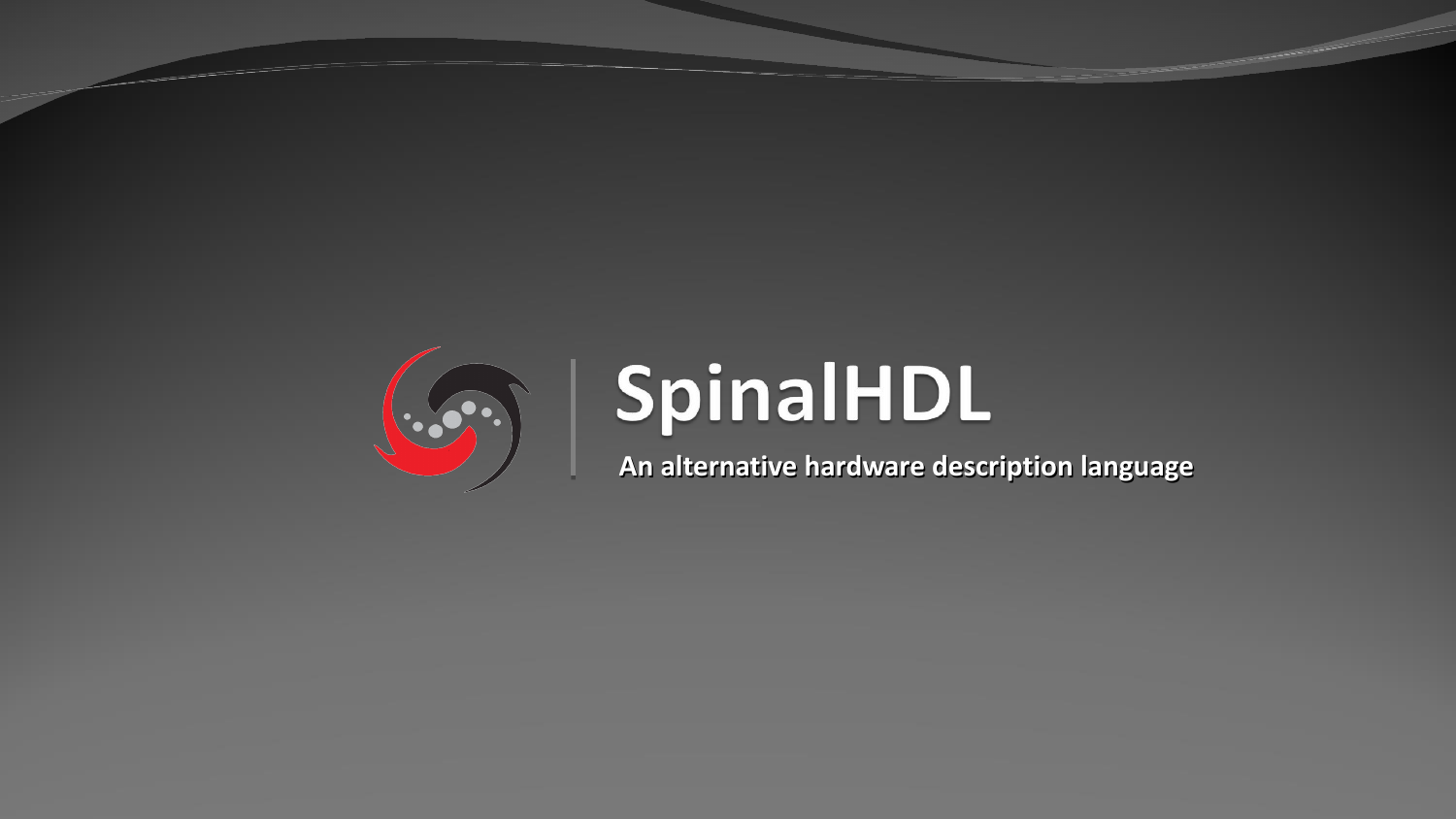# Summary

- SpinalHDL introduction
- Differences with VHDL/Verilog
- Hardware description examples
	- By using abstractions
	- By using software engineering

#### Disclamer

This talk will only be about synthesizable hardware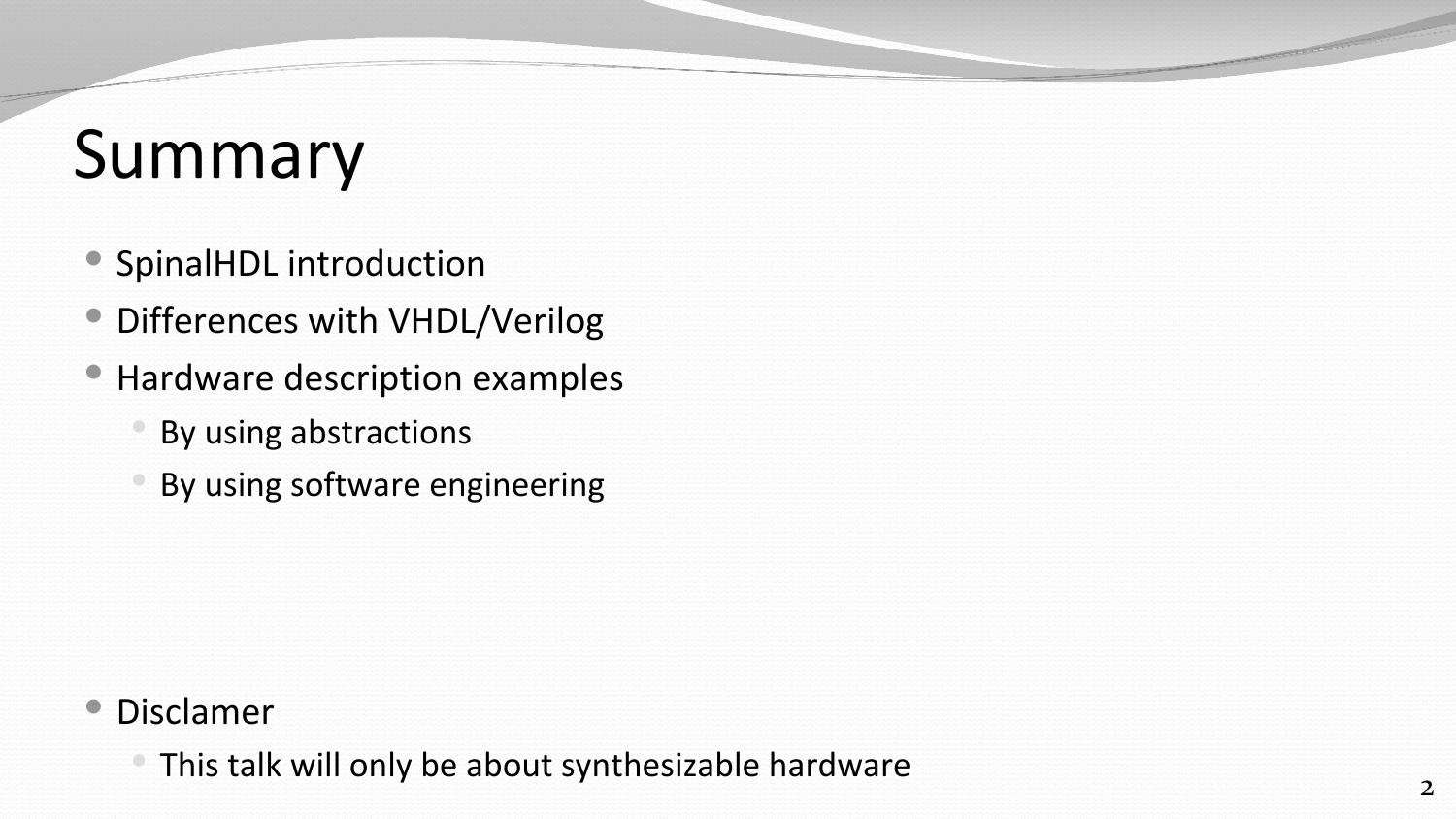## Context :

#### VHDL-2002 and Verilog-2005 are bottlenecks by many aspects

VHDL-2008 and SV will not all save us (EDA support, features ...)

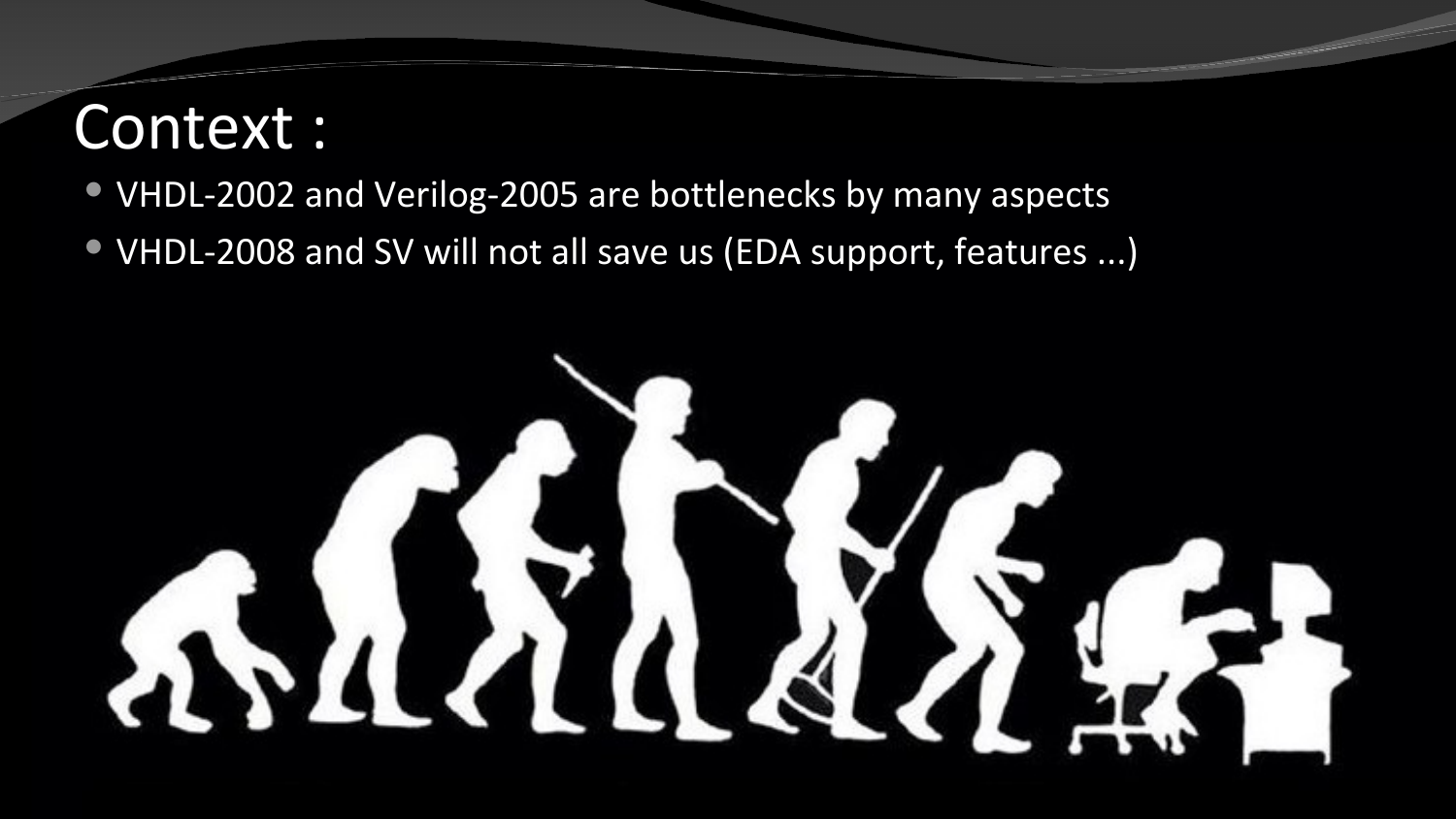# SpinalHDL introduction

- Open source, started in december 2014
- Focus on RTL description
- Thinked to be interoperable with existing tools
	- It generates simples VHDL/Verilog files (as an output netlist)
	- It can integrate VHDL/Verilog IP as blackbox
- Abstraction level :
	- An RTL approach as VHDL/Verilog
	- If you want to, you can use many abstraction utils and also define new ones

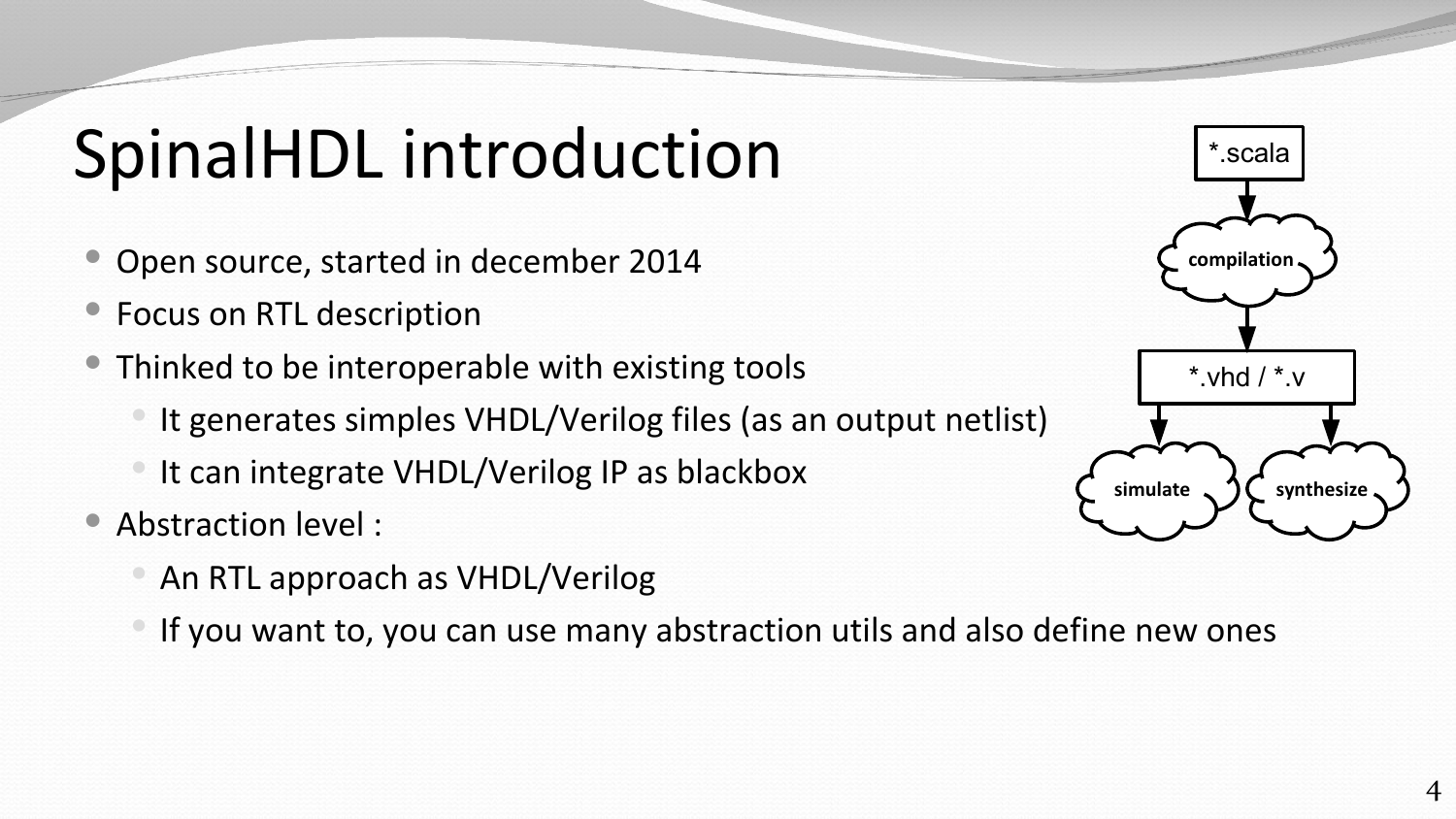# Some points about SpinalHDL

- There is no logic overhead in the generated code. (I swear !)
- The component hierarchy and all names are preserved during the VHDL/Verilog generation. (Good for simulations)
- It is an language hosted on the top of Scala ! (but don't be afraid)

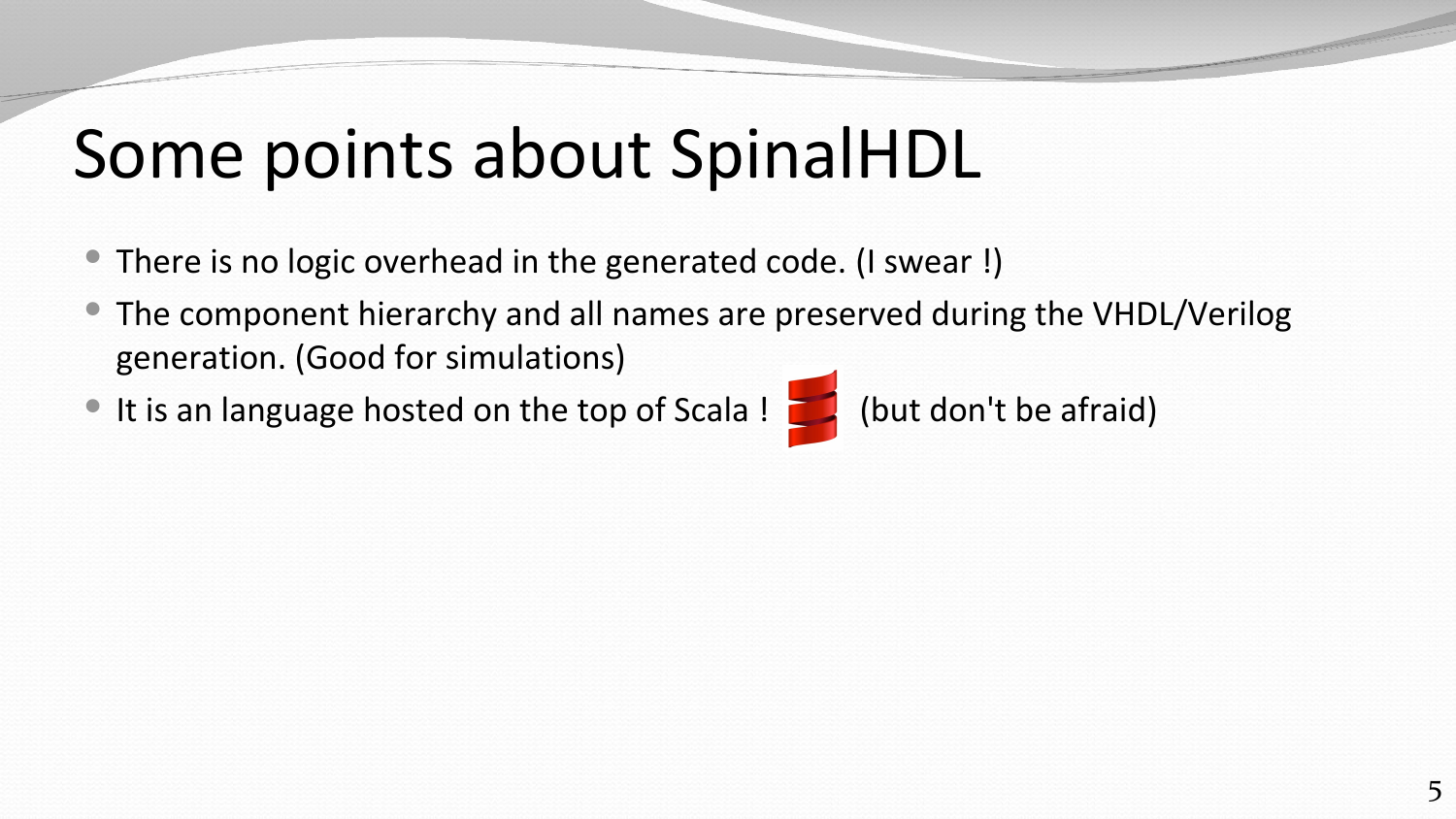By using an dedicated syntax (SpinalHDL)

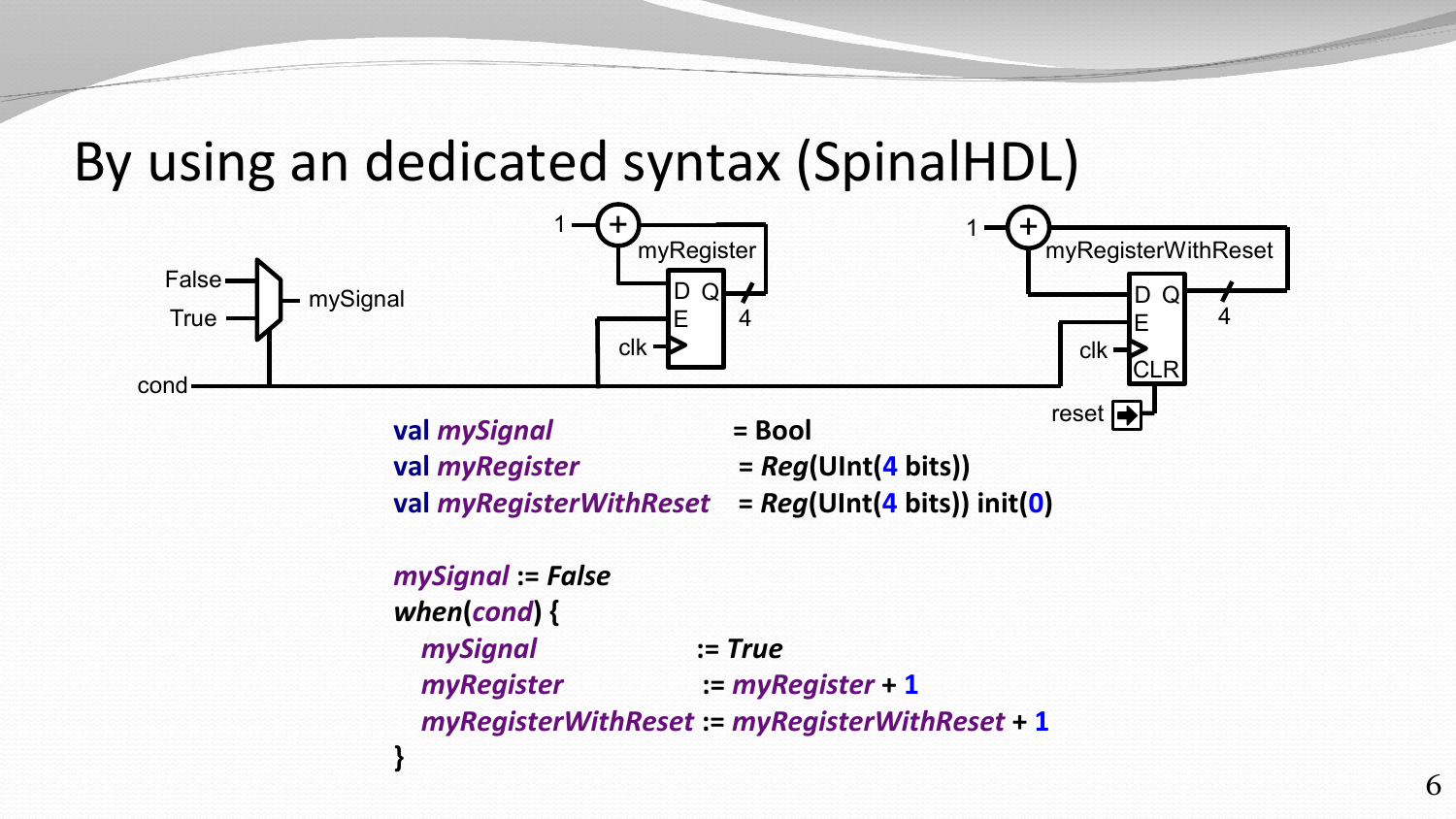### A timer implementation



**class Timer(width : Int) extends Component{ val** *io* **= new Bundle{ val** *tick* **= in Bool val** *clear* **= in Bool val** *limit* **= in UInt(width bits) val** *full* **= out Bool }**

```
 val counter = Reg(UInt(width bits))
  when(io.tick && !io.full){
     counter := counter + 1
 }
  when(io.clear){
     counter := 0
 }
```
*io***.***full* **:=** *counter* **===** *io***.***limit*

**}**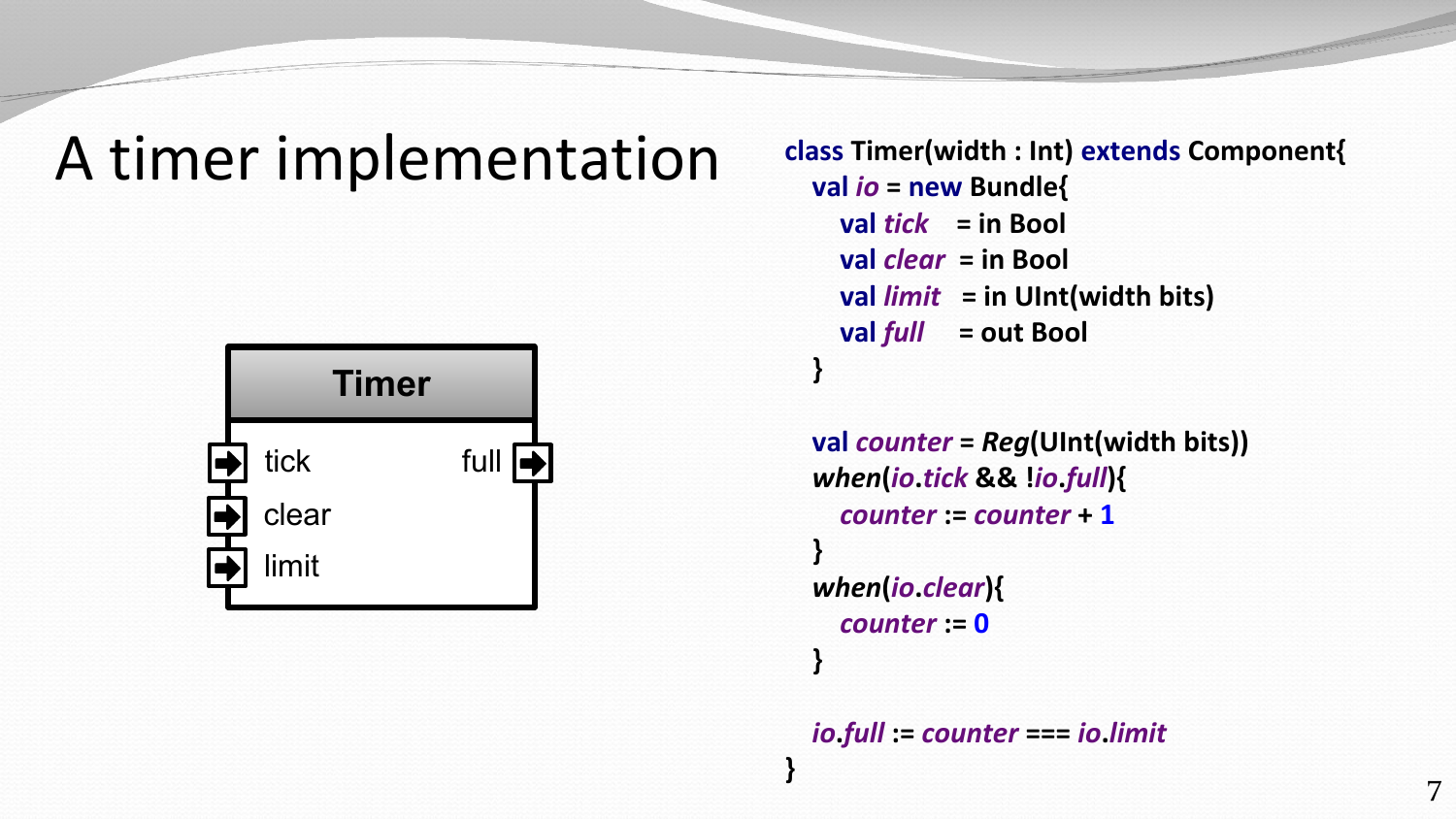Having a Hand-shake bus of color and wanting to queue it ?



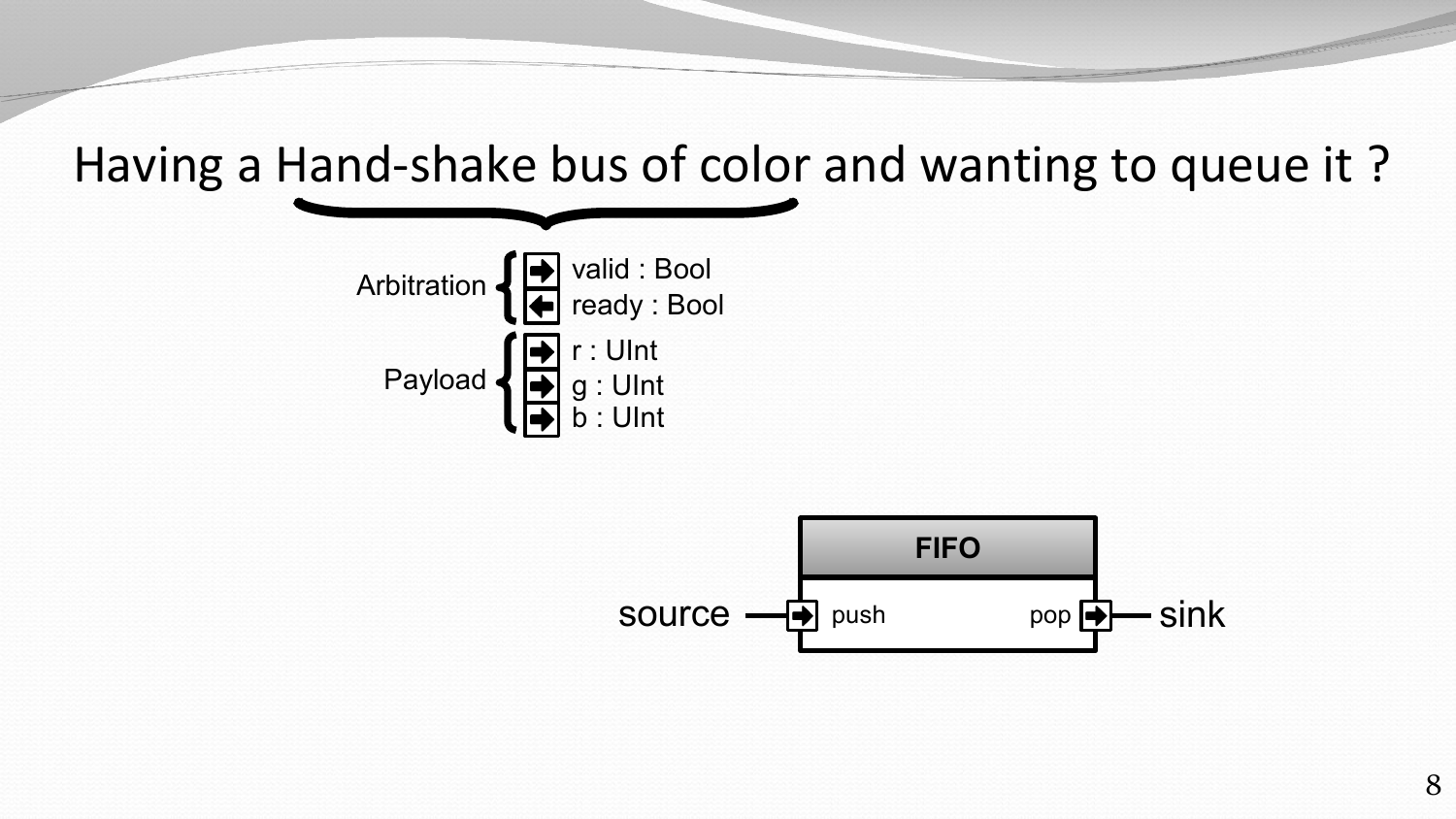### In standard VHDL-2002

 **signal source\_valid : std\_logic; signal source\_ready : std\_logic; signal source\_r : unsigned(4 downto 0); signal source\_g : unsigned(5 downto 0); signal source\_b : unsigned(4 downto 0); signal sink\_valid : std\_logic; signal sink\_ready : std\_logic; signal sink\_r : unsigned(4 downto 0); signal sink\_g : unsigned(5 downto 0);**

 **signal sink\_b : unsigned(4 downto 0);**

 **fifo\_inst : entity work.Fifo generic map ( depth => 16, payload\_width => 16 ) port map ( clk => clk, reset => reset, push\_valid => source\_valid, push\_ready => source\_ready, push\_payload(4 downto 0) => source\_payload\_r, push\_payload(10 downto 5) => source\_payload\_g, push\_payload(15 downto 11) => source\_payload\_b, pop\_valid => sink\_valid, pop\_ready => sink\_ready, pop\_payload(4 downto 0) => sink\_payload\_r, pop\_payload(10 downto 5) => sink\_payload\_g, pop\_payload(15 downto 11) => sink\_payload\_b**

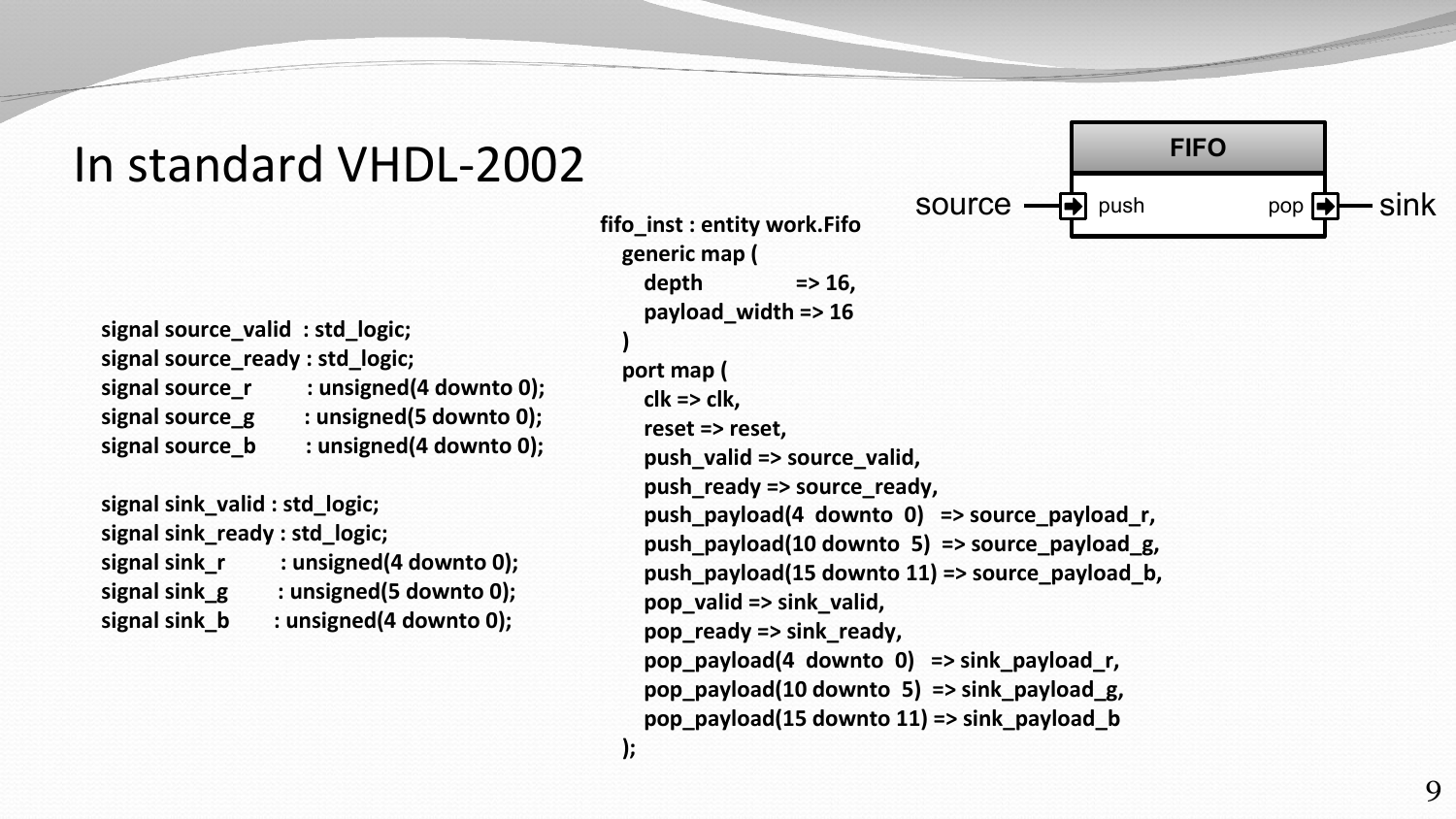### In SpinalHDL

```
val source, sink = Stream(RGB(5,6,5))
val fifo = StreamFifo(
   dataType = RGB(5,6,5),
   depth = 16
)
fifo.io.push << source
fifo.io.pop >> sink
```


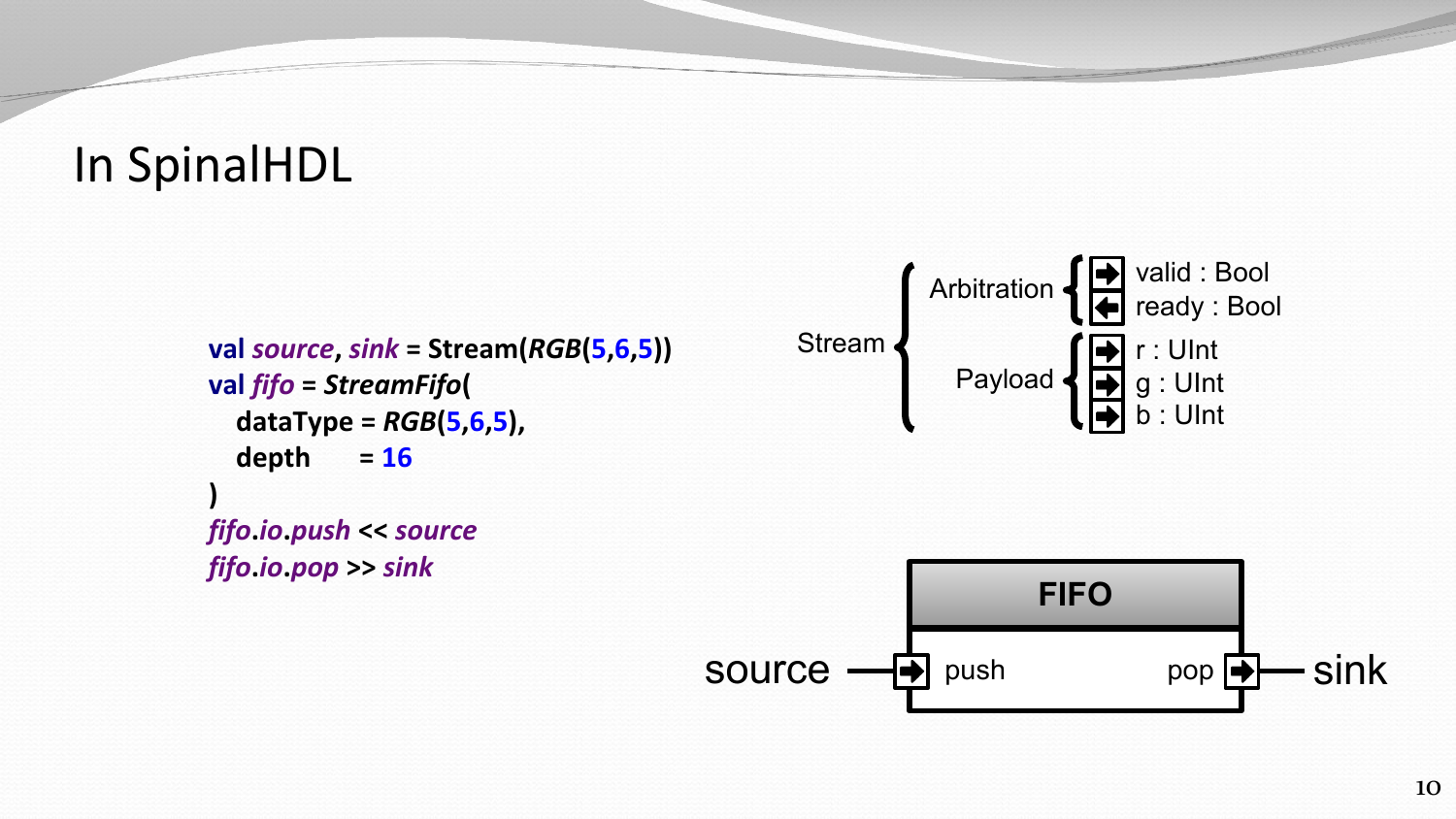### About Stream

**}**

#### **case class Stream[T <: Data](payloadType : HardType[T]) extends Bundle {**

```
 val valid = Bool
 val ready = Bool
 val payload = payloadType()
```

```
 def >>(sink: Stream[T]): Unit ={
     sink.valid := this.valid
     this.ready := sink.ready
     sink.payload := this.payload
 }
```

```
 def queue(size: Int): Stream[T] = {
     val fifo = new StreamFifo(payloadType, size)
     this >> fifo.io.push
     return fifo.io.pop
 }
```
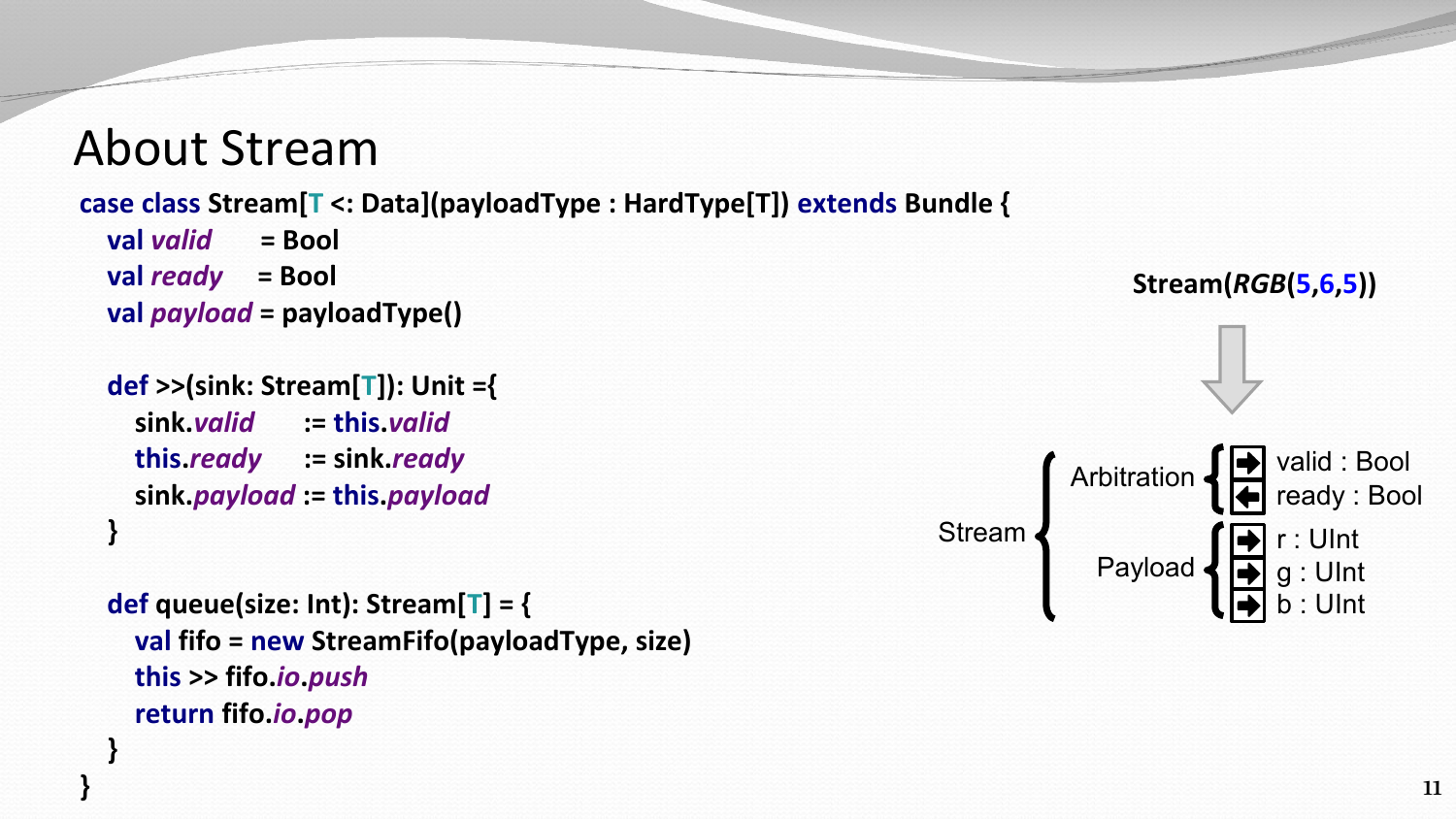### Queuing in SpinalHDL



SpinalHDL => 2 lines VHDL  $\Rightarrow$  29 lines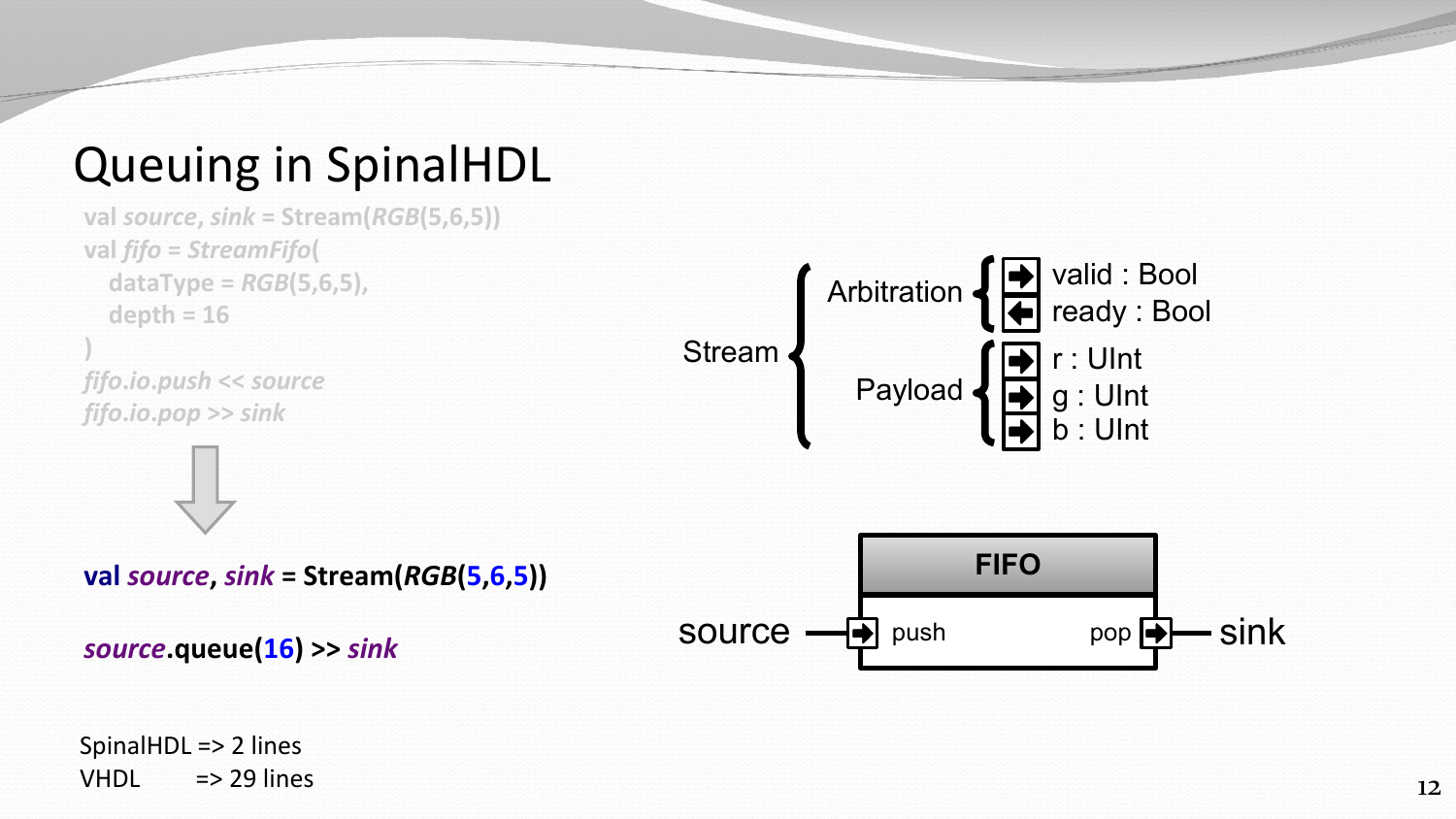### Abstract arbitration

```
val source = Stream(RGB(5,6,5))
val sink = source.throwWhen(source.payload.isBlack).stage()
```
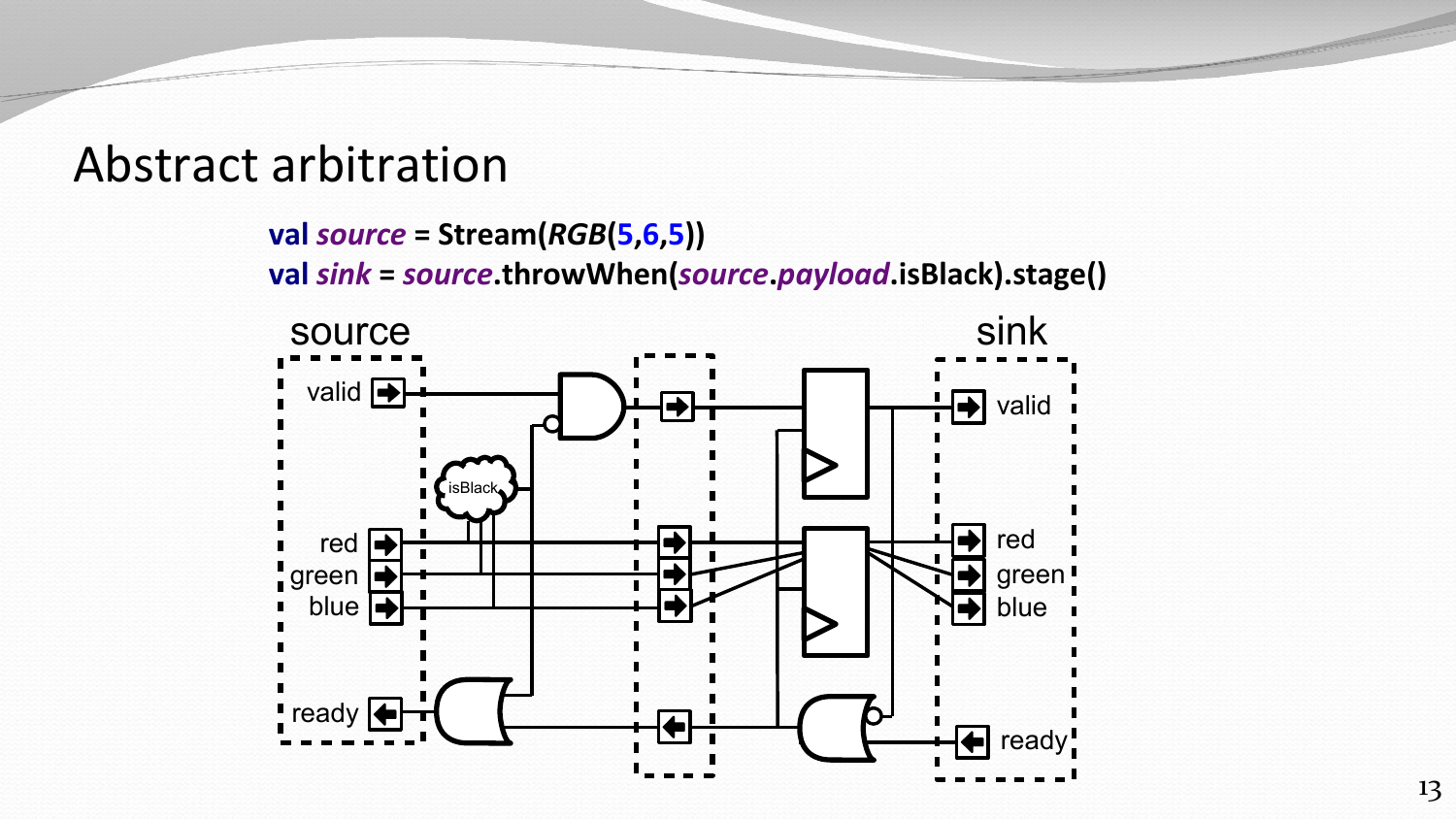## Functional programming

**val** *addresses* **= Vec(UInt(8 bits),4) val** *key* **= UInt(8 bits) val** *hits* **=** *addresses***.map(address => address ===** *key***) val** *hit* **=** *hits***.reduce((a,b) => a || b)**

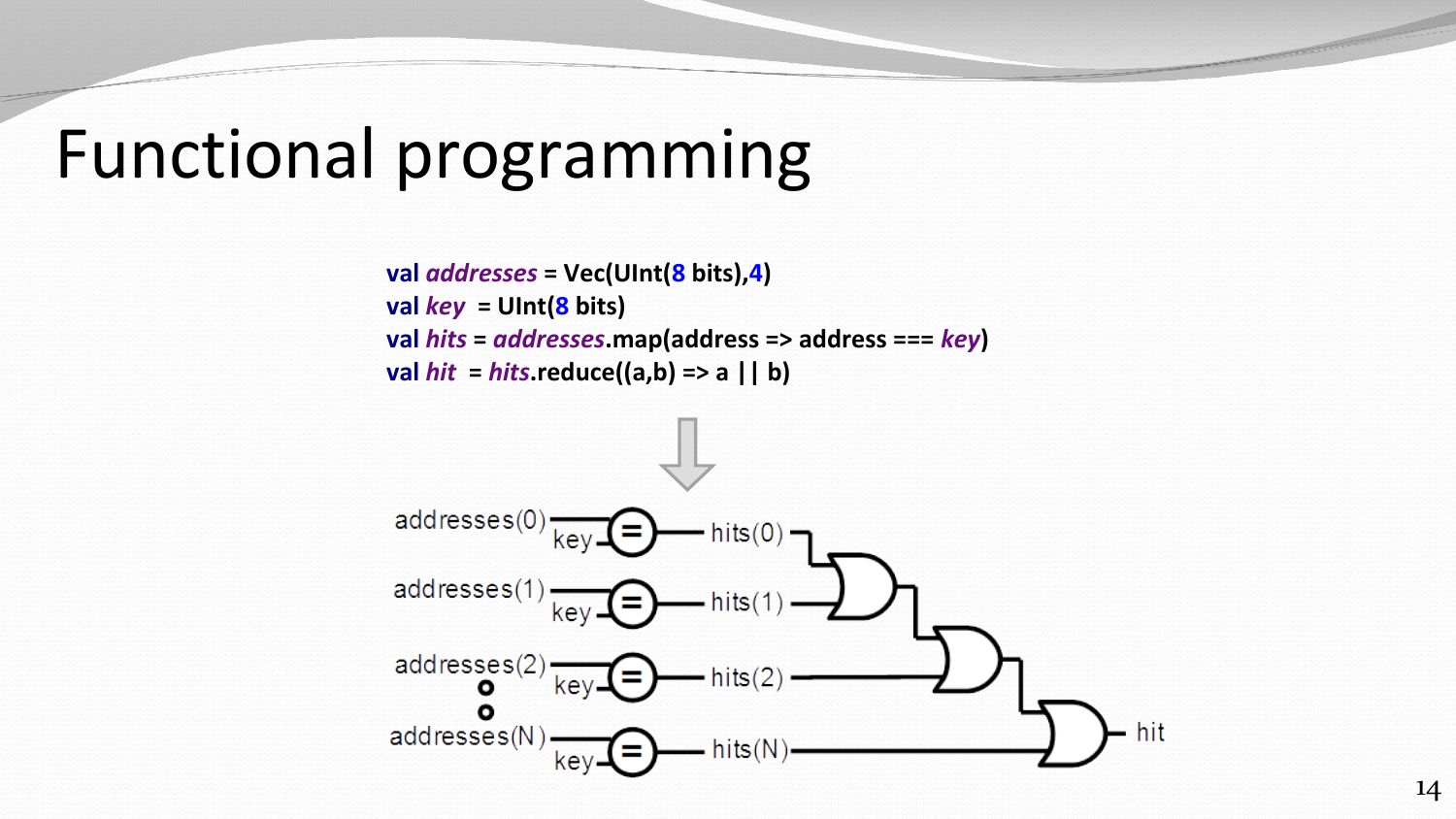## Design introspection

**val** *a* **= UInt(8 bits) val** *b* **= UInt(8 bits)**

**val** *aCalcResult* **= complicatedLogic(***a***)**

**val aLatency =** *LatencyAnalysis***(***a***,***aCalcResult***) val** *bDelayed* **=** *Delay***(***b***,cycleCount = aLatency)**

**val** *result* **=** *aCalcResult* **+** *bDelayed*

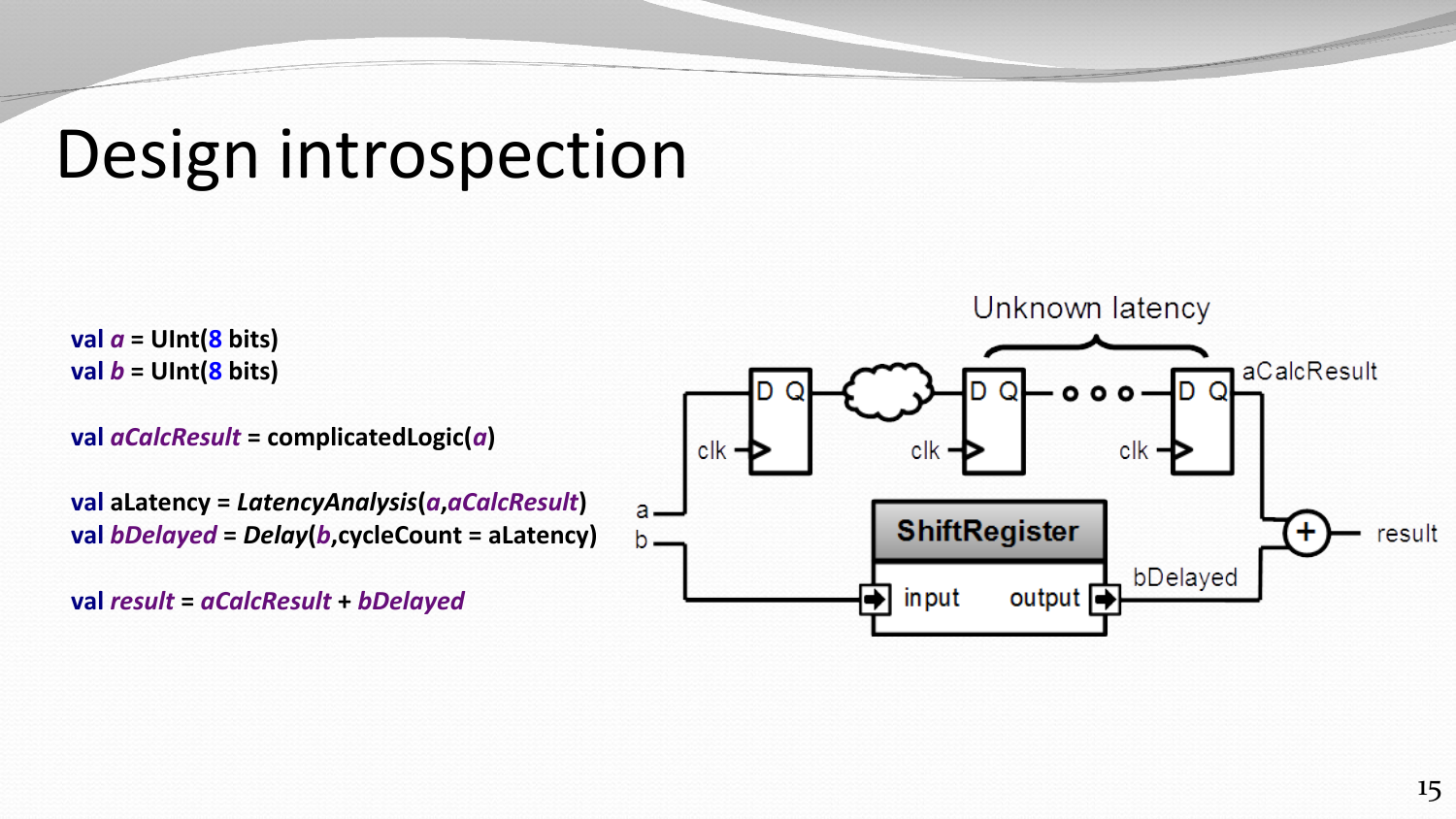

**val** *fsm* **= new StateMachine{ val** *stateA* **= new State with EntryPoint val** *stateB* **= new State val** *stateC* **= new State**

 **val** *counter* **=** *Reg***(UInt(8 bits)) init ( 0 )** *io* **.***result* **:=** *False*

 *stateA***.whenIsActive (goto(***stateB***))**

#### *stateB*

**}**

**.onEntry(***counter* **:= 0 ) .whenIsActive {** *counter* **:=** *counter* **+ 1** *when* **(***counter* **=== 4){ goto(***stateC* **) } } .onExit(***io* **.***result* **:=** *True* **)**

*stateC***.whenIsActive (goto(***stateA***))**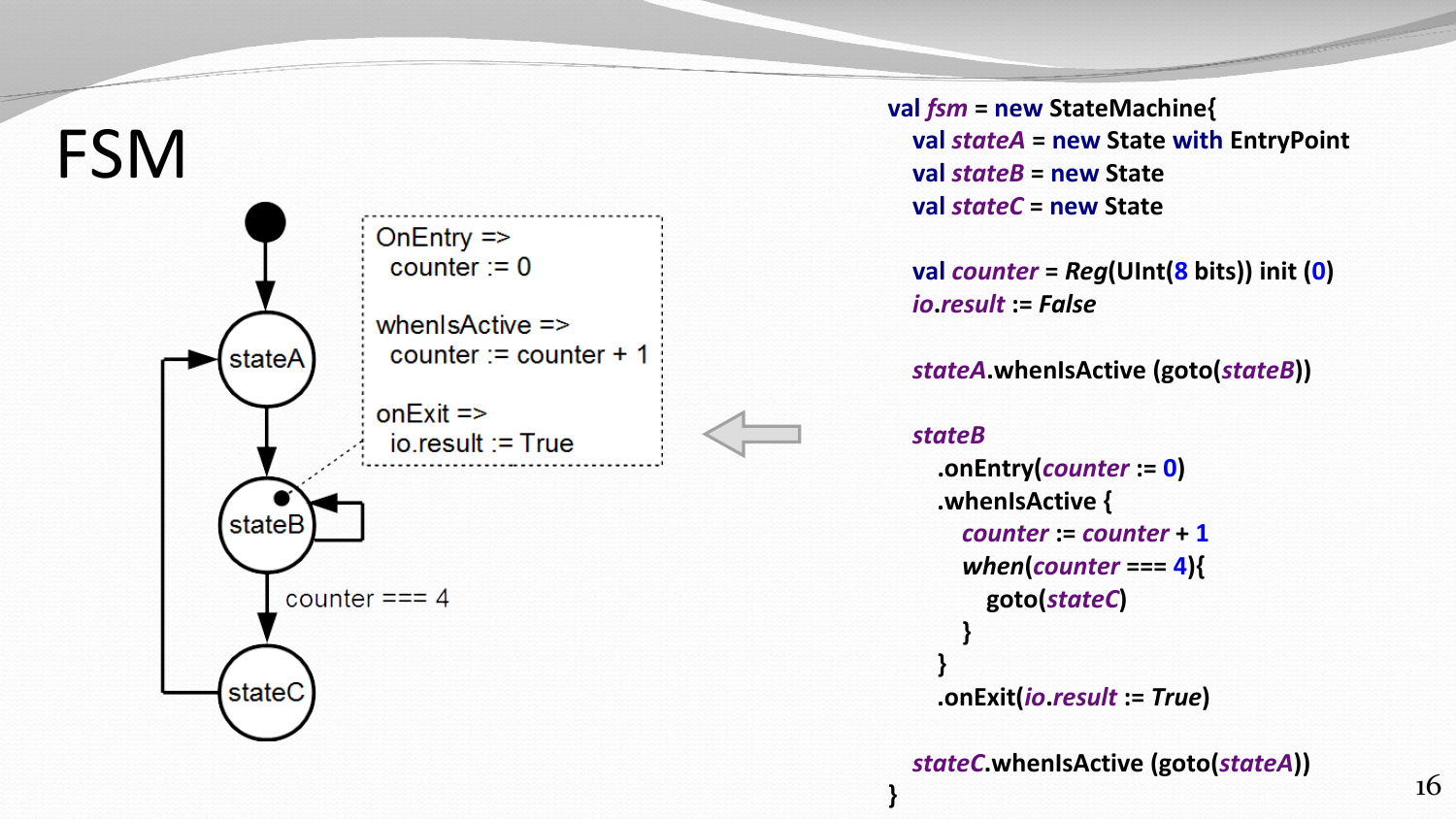# Abstract bus mapping

*//Create a new AxiLite4 bus* **val** *bus* **=** *AxiLite4***(addressWidth = 12, dataWidth = 32)**

*//Create the factory which is able to create some bridging logic between the bus and some hardware* **val** *factory* **= new AxiLite4SlaveFactory(***bus***)**

*//Create 'a' and 'b' as write only register* **val** *a* **=** *factory***.createWriteOnly(UInt(32 bits), address = 0) val** *b* **=** *factory***.createWriteOnly(UInt(32 bits), address = 4)**

*//Do some calculation* **val result =**  $a * b$ *//Make 'result' readable by the bus factory***.read(***result***(31 downto 0), address = 8) x** bus a b result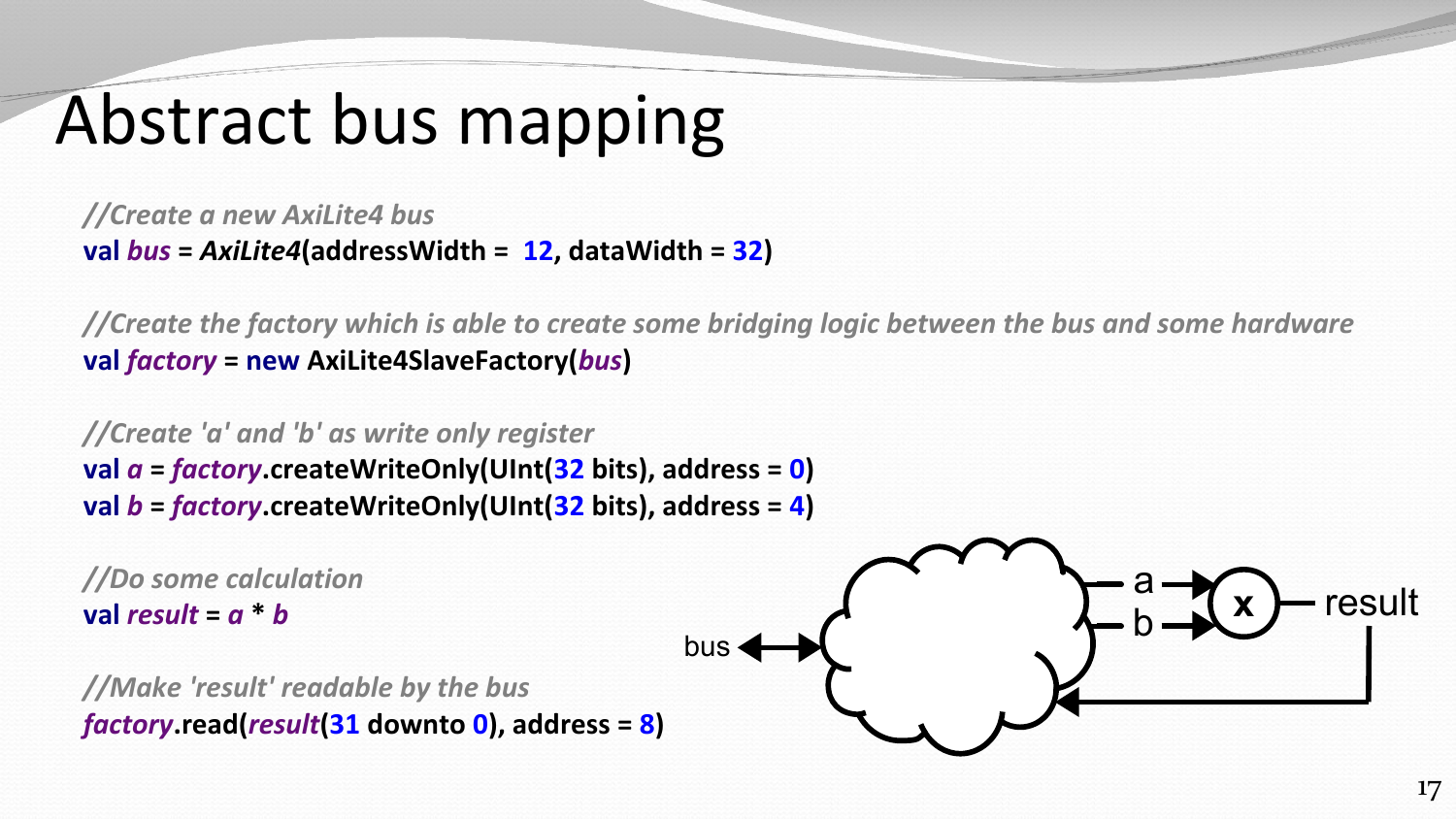## SlaveFactory

AxiLite4SlaveFactory is only a part of something bigger and more abstract.

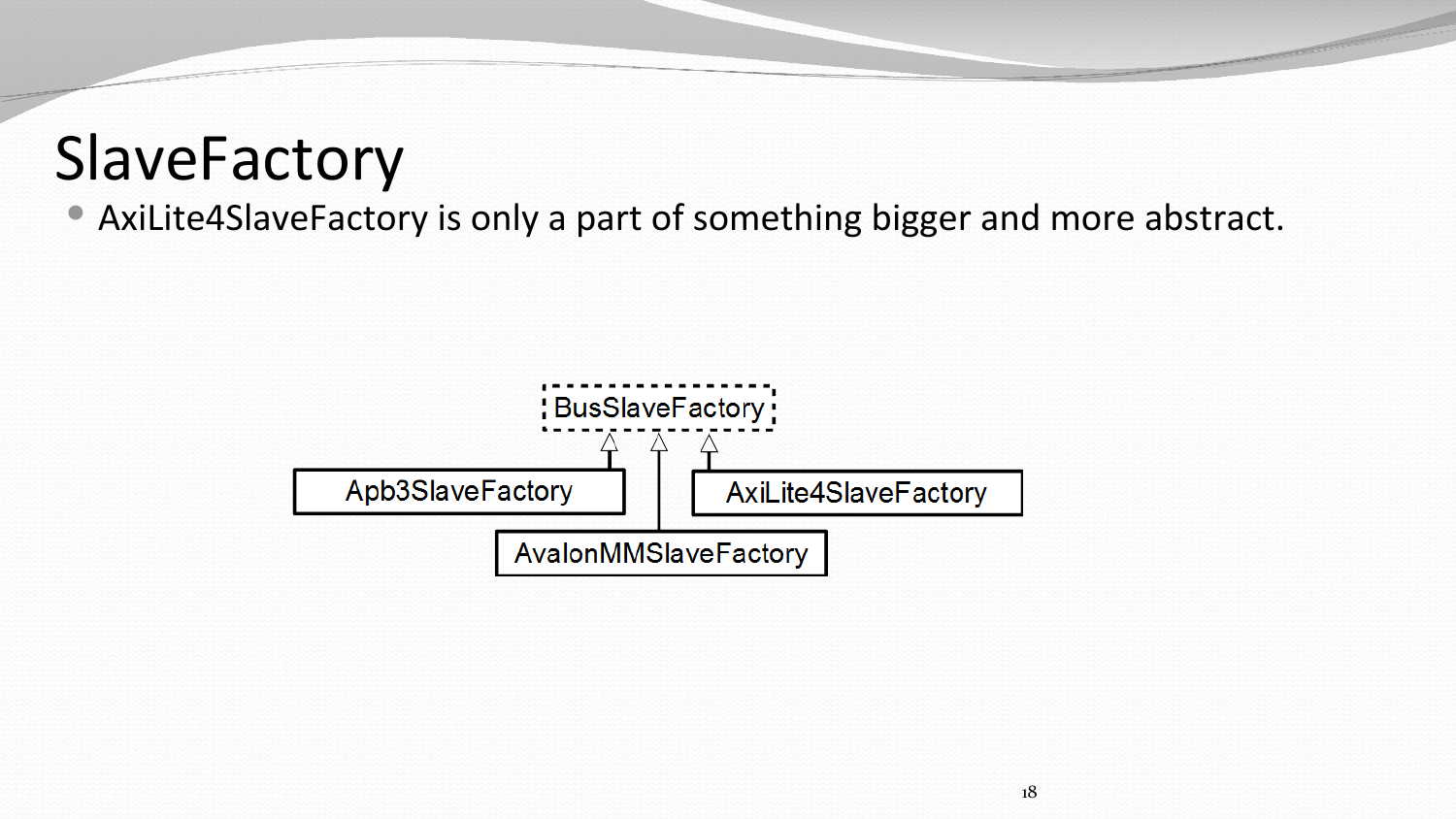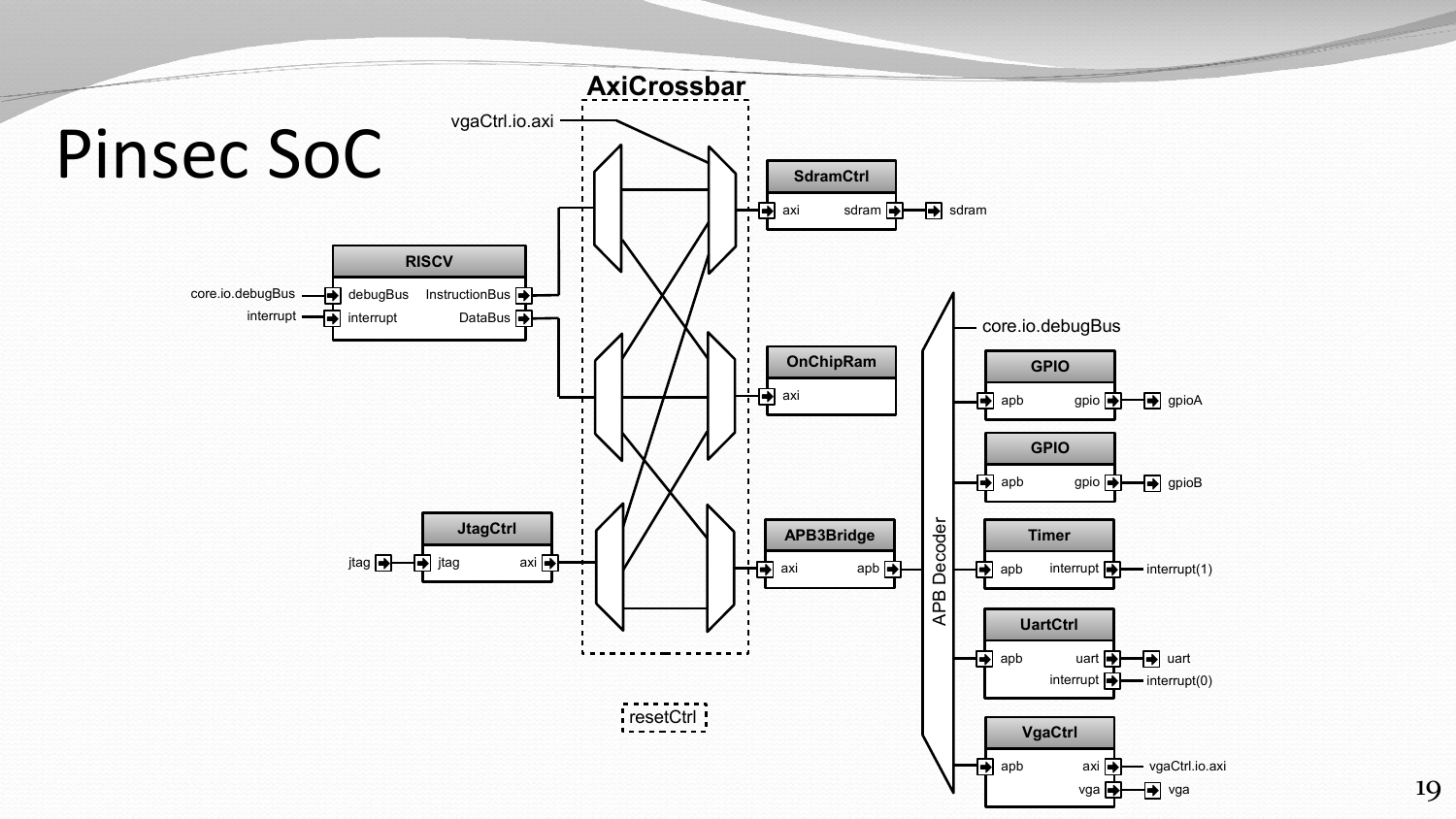# Peripheral side

**val** *apbBridge* **=** *Axi4ToApb3Bridge* **( addressWidth = 20 , dataWidth = 32**  $= 32,$  **idWidth =**   $= 4$ **)**

```
val apbDecoder = Apb3Decoder(
   master = apbBridge.io.apb,
 slaves = List
(
     gpioACtrl.io.apb -> (0x00000, 4 kB),
     gpioBCtrl.io.apb -> (0x01000, 4 kB),
     uartCtrl.io.apb -> (0x10000, 4 kB),
     timerCtrl.io.apb -> (0x20000, 4 kB),
     vgaCtrl.io.apb -> (0x30000, 4 kB),
```
 **core.io.debugBus -> (0xF0000, 4 kB)**

 **)**

**)**

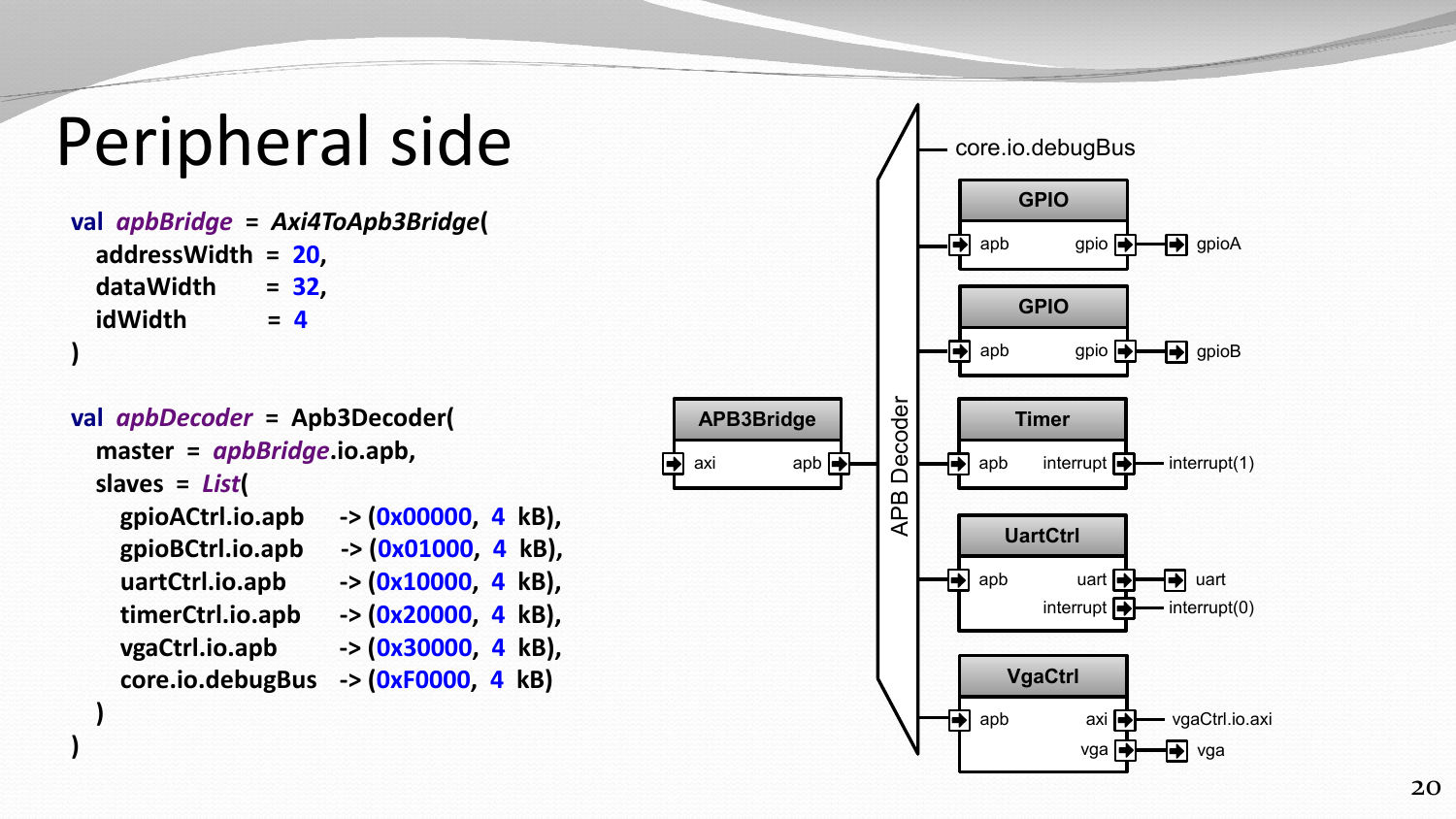### CPU pipelined over 5 stages

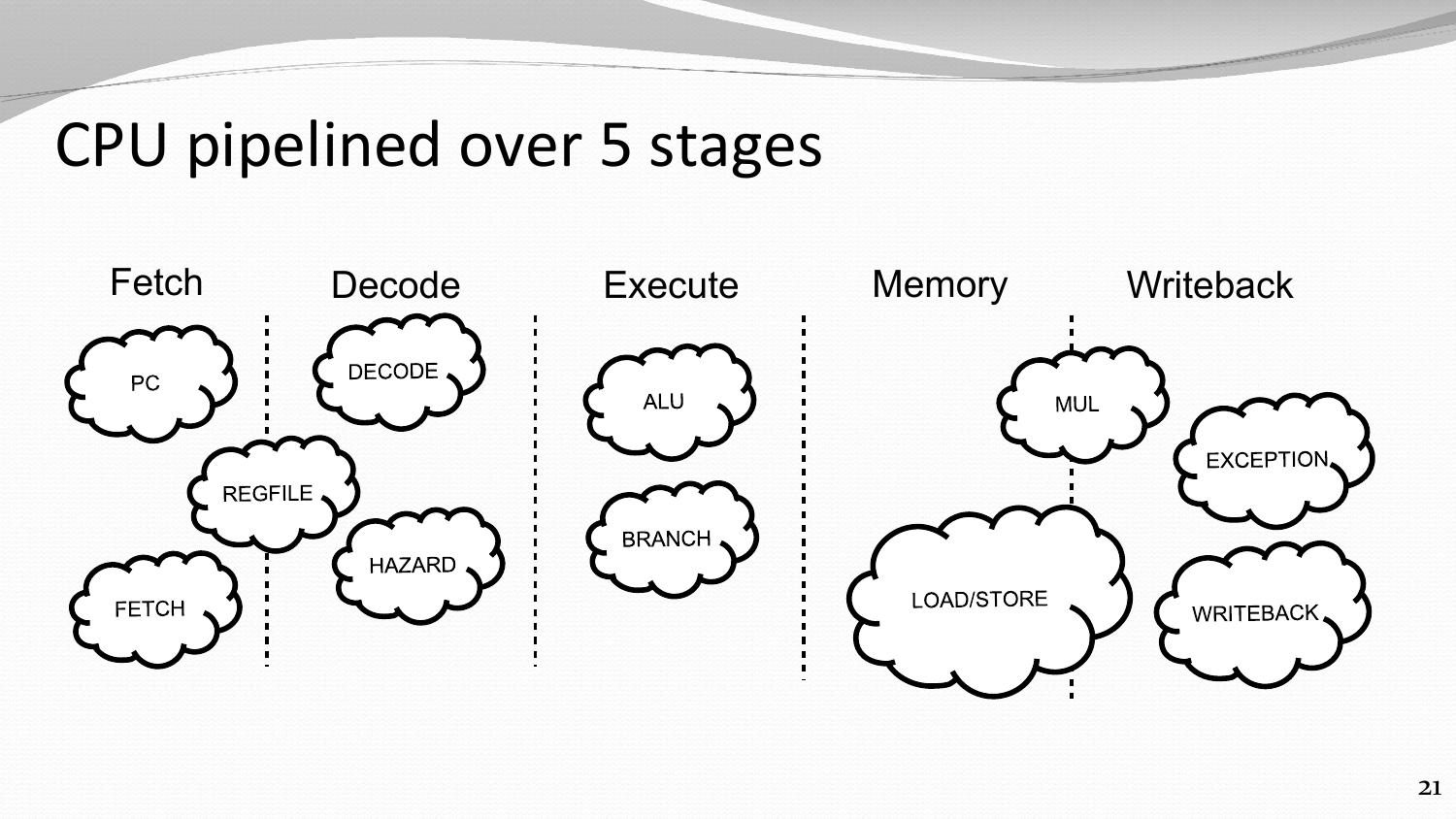#### **val plugins =** *List***(**

 **new PcManagerSimplePlugin(resetVector = 0x00000000l), new IBusSimplePlugin(catchAccessFault = false), new DBusSimplePlugin(catchAccessFault = false), new DecoderSimplePlugin(catchIllegalInstruction = false), new RegFilePlugin,**

 **new IntAluPlugin,**

 **new FullBarrielShifterPlugin,**

```
 new HazardSimplePlugin(
   bypassExecute = false,
```
 **bypassMemory = false,**

 **bypassWriteBack = false**

```
 ),
```
 **)**

**)**

 **new MulPlugin, new DivPlugin,**

 **new MachineCsr(***...***),**

 **new BranchPlugin(**

 **catchAddressMisaligned = false, prediction = DYNAMIC**



# Modular CPU framework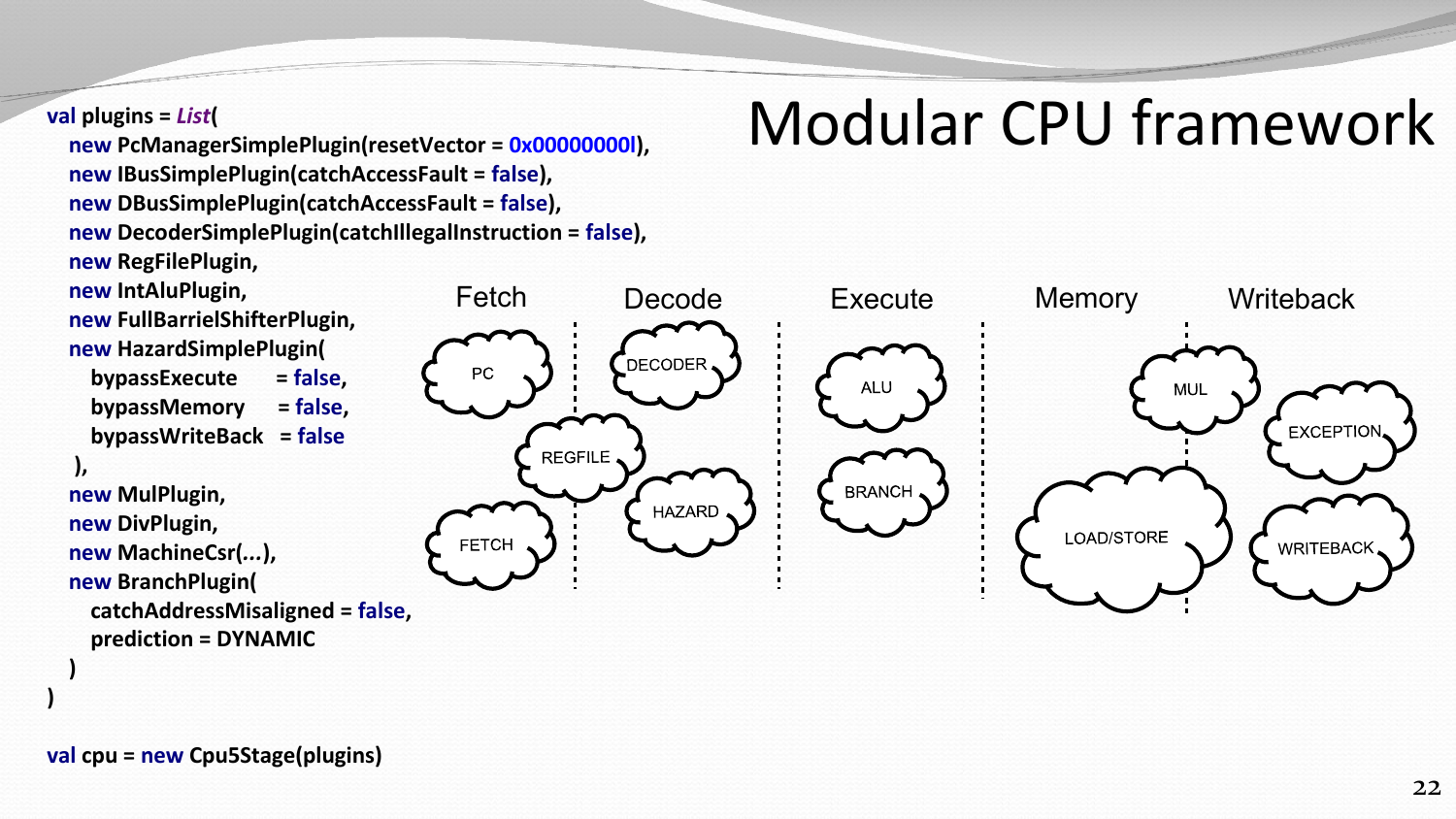## CPU framework - Connections

*//Global definition of the Programm Counter concept* **object PC extends Stageable(UInt(32 bits))**

*//Somewere in the PcManager plugin fetch***.insert(PC) :=** *X*

*//Somewere in the MachineCsr plugin Y* **:=** *writeBack***.input(PC)**

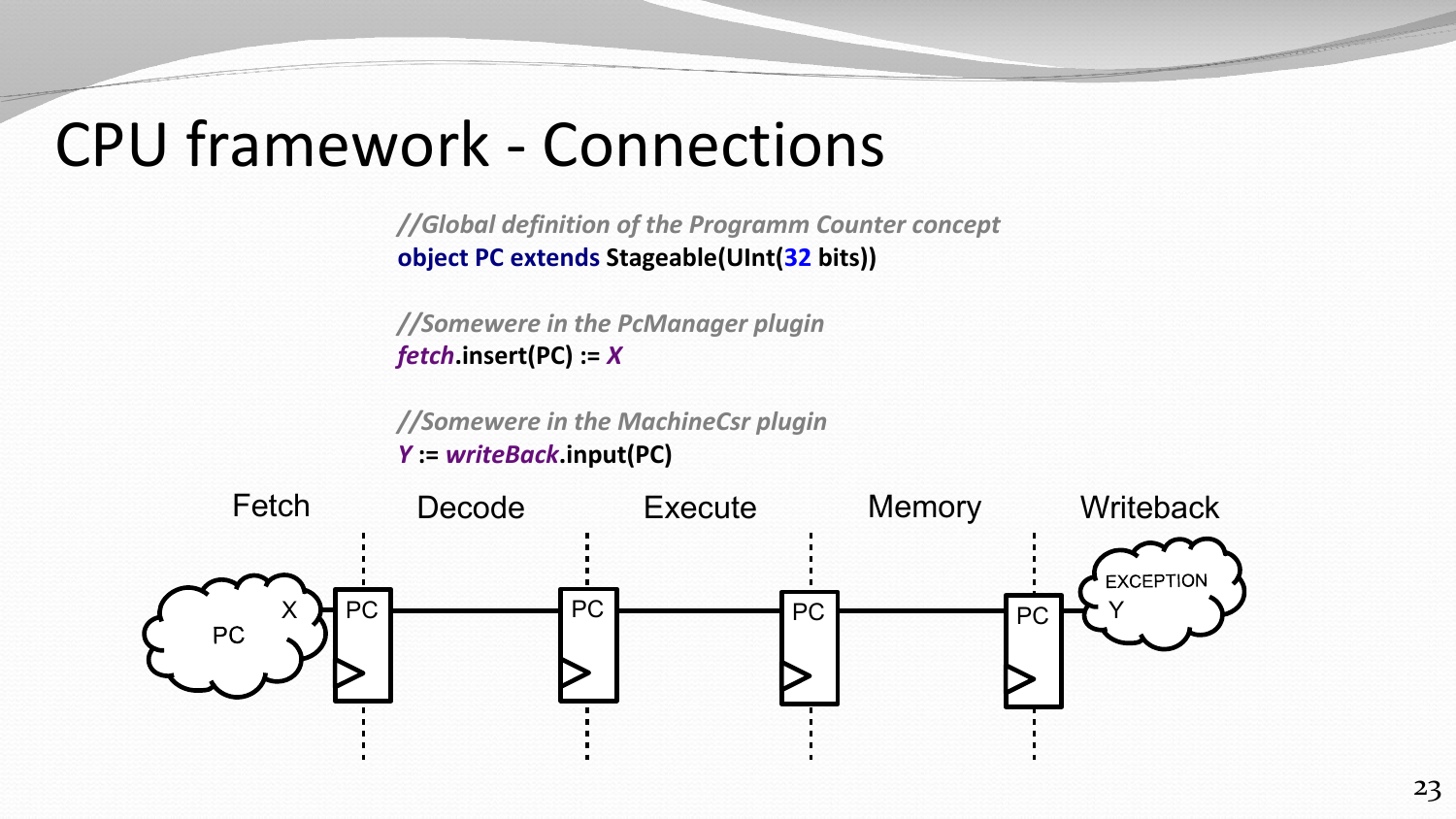## CPU framework - Connections



*//Somewhere in the Branch plugin* **val** *jumpInterface* **=** *pcPlugin***.createJumpInterface(stage =** *execute***)**

*//Later in the branch plugin jumpInterface***.***valid* **:=** *??? jumpInterface***.***payload* **:=** *execute***.input(PC) +** *execute***.input(INSTRUCTION)(31 downto 20)**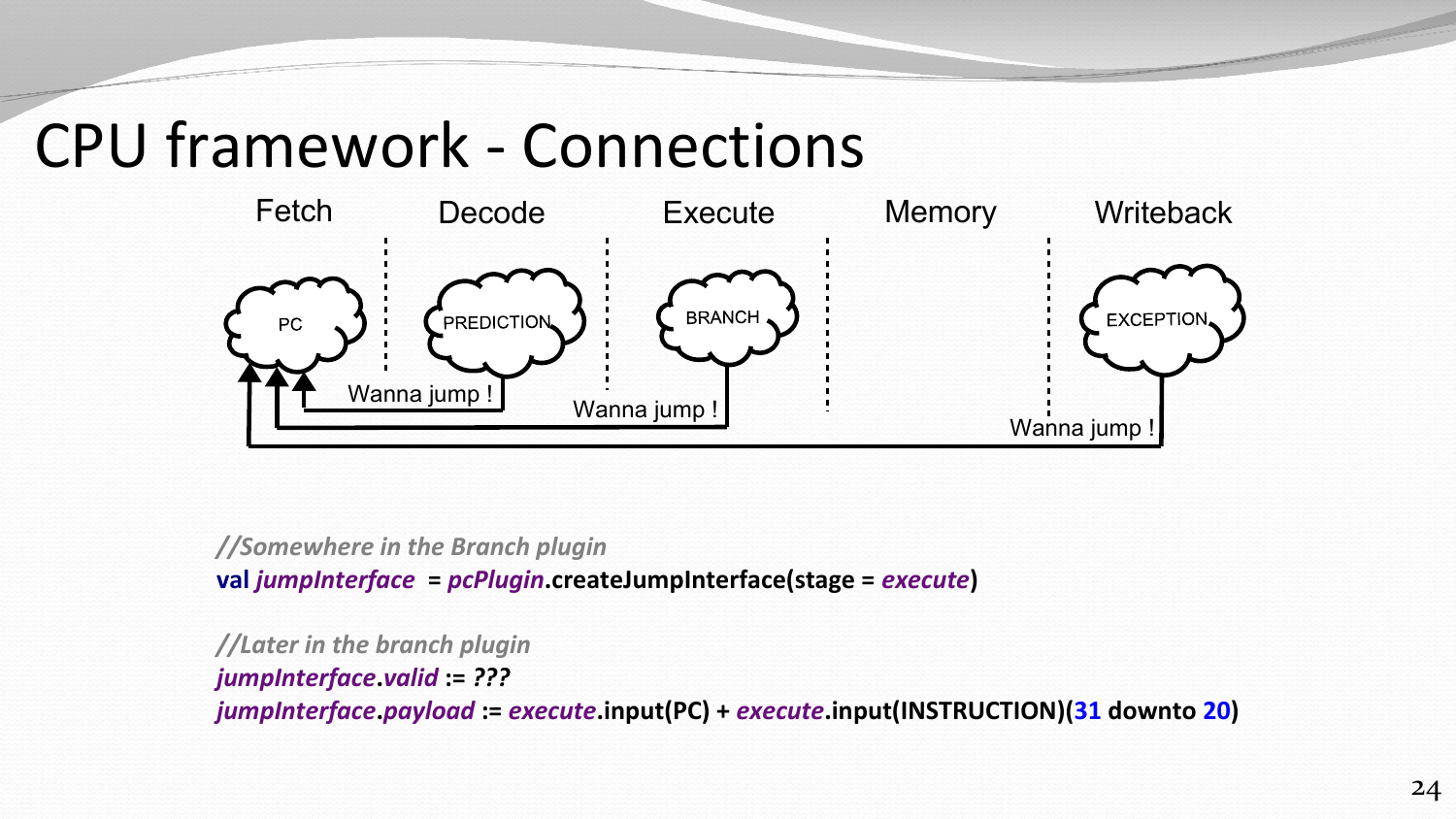# About SpinalHDL project

- Completely open source :
	- https://github.com/SpinalHDL/SpinalHDL
- Online documentation :
	- https://spinalhdl.github.io/SpinalDoc/
- Ready to use base project :
	- <https://github.com/SpinalHDL/SpinalBaseProject>
- Communication channels :
	- [spinalhdl@gmail.com](mailto:spinalhdl@gmail.com)
	- https://gitter.im/SpinalHDL/SpinalHDL
	- https://github.com/SpinalHDL/SpinalHDL/issues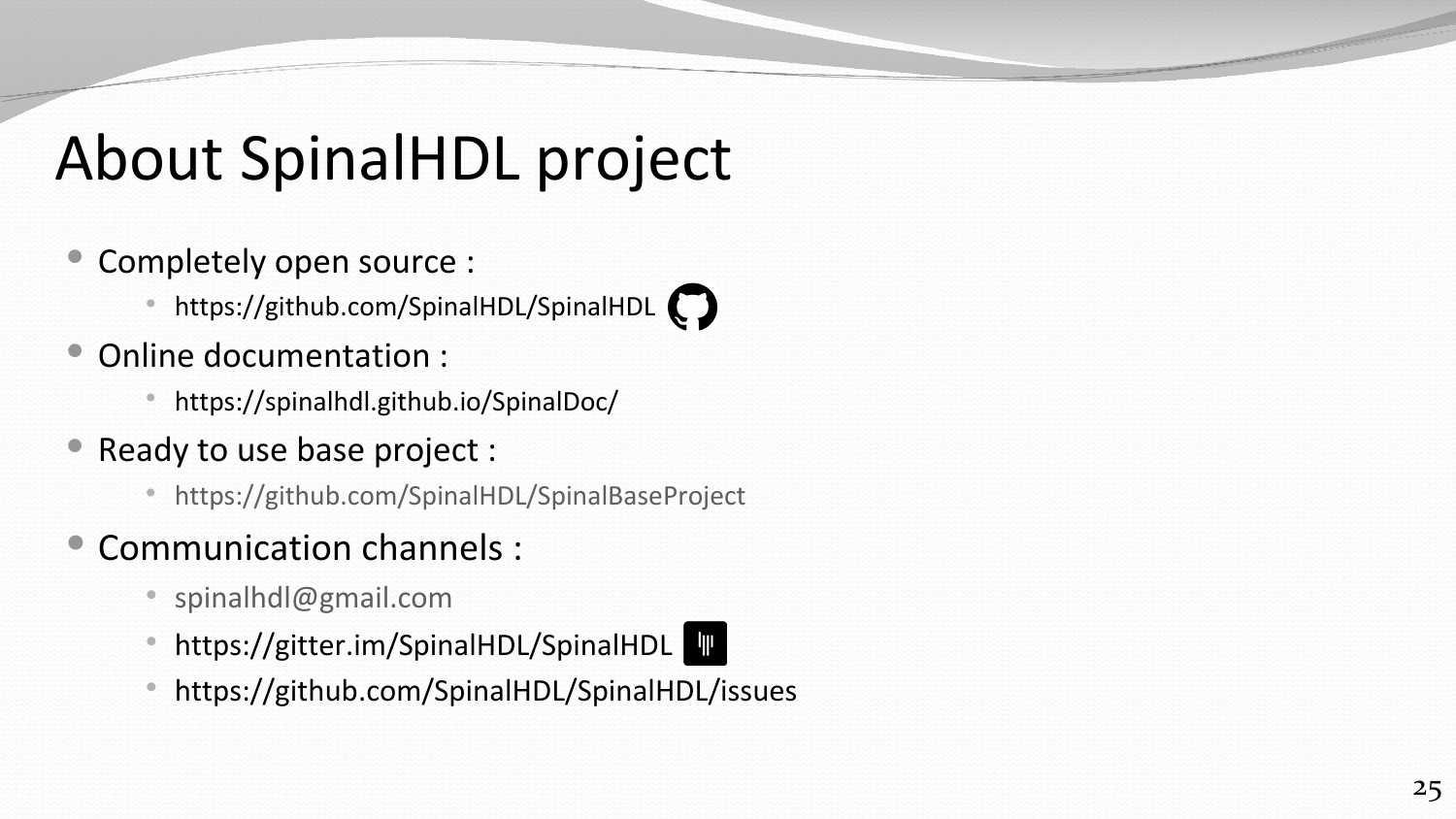# End / removed slides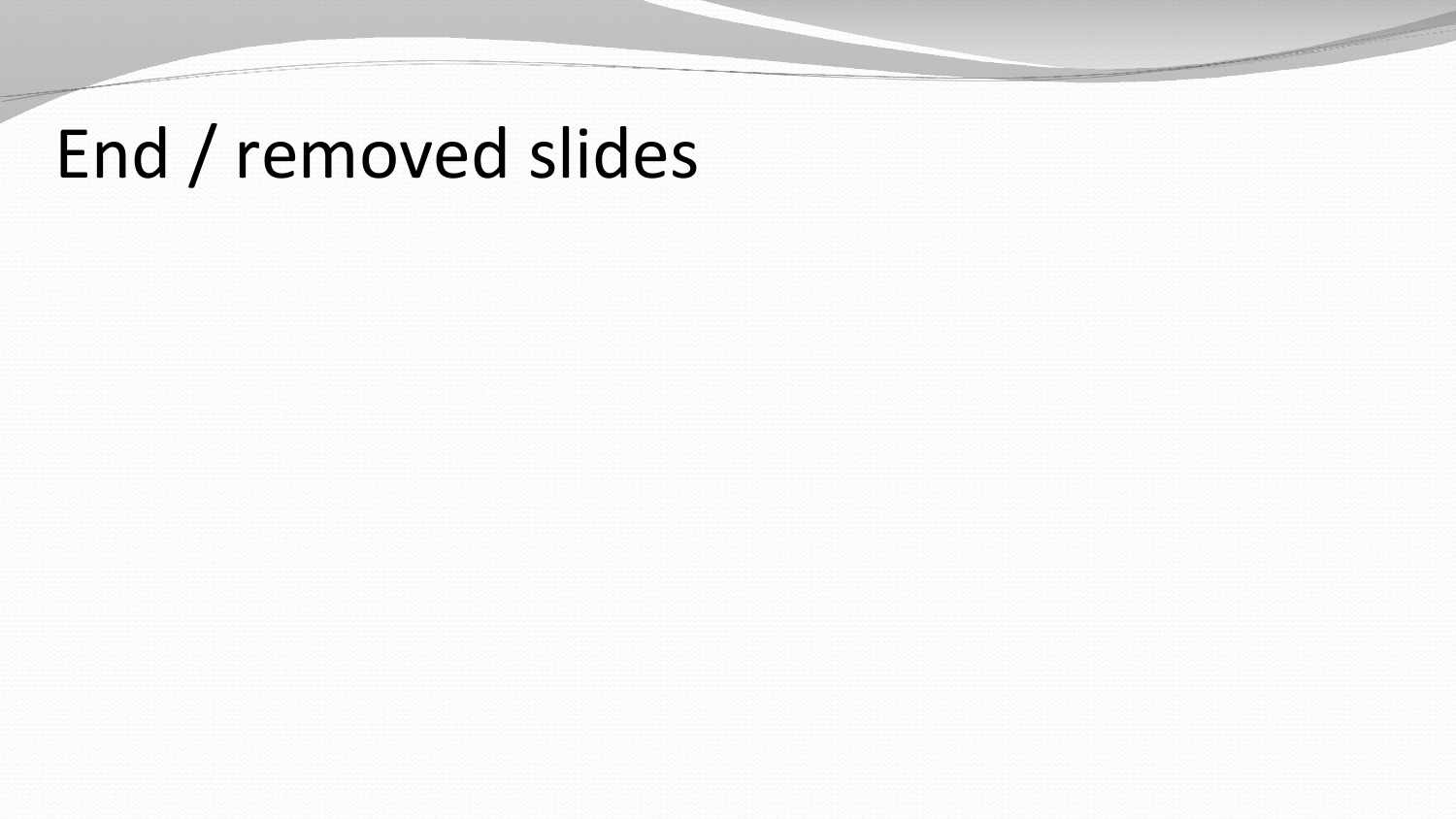# CPU framework



#### **trait JumpService{**

```
 def createJumpInterface(stage : Stage) : Flow[UInt]
```
#### **} abstract class PcManagerPlugin() extends JumpService**

#### *//Somewhere in the Branch plugin*

**val** *jumpService* **=** *pipeline***.service(***classOf***[JumpService])** *//Will get the PcManagerPlugin plugin reference dynamicaly* **val** *jumpInterfaceForPredictions* **=** *jumpService***.createJumpInterface(stage =** *decode***) val** *jumpInterfaceForBranches* **=** *jumpService***.createJumpInterface(stage =** *execute***)**

#### *//Later in the branch plugin jumpInterfaceForBranches***.***valid* **:=** *??? jumpInterfaceForBranches***.***payload* **:=** *execute***.input(PC) +** *execute***.input(INSTRUCTION)(31 downto 20)**